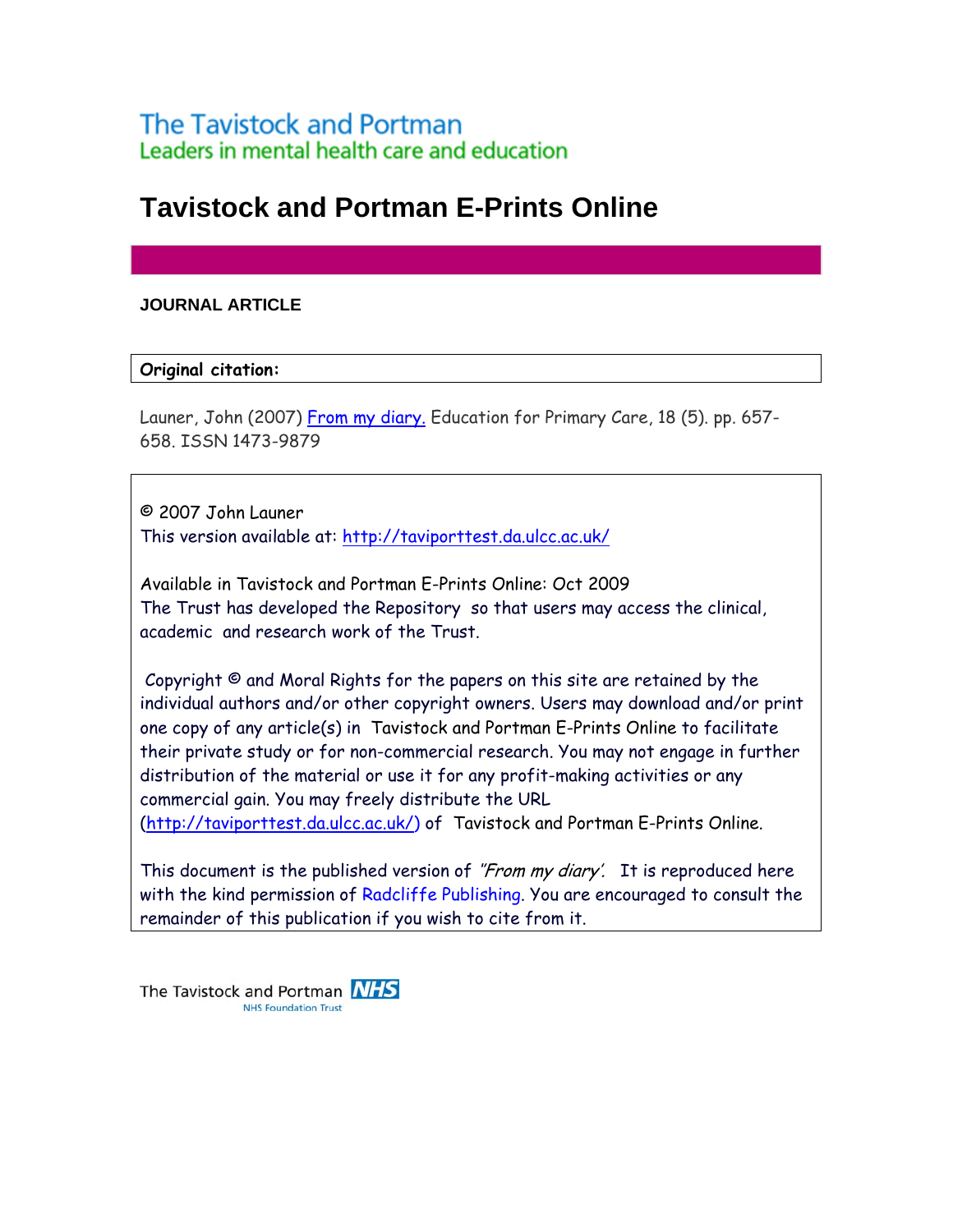# From my diary

For almost anyone involved in training junior doctors in the last few months, the fiasco over the Medical Training Application System (MTAS) has been terribly demoralizing. The system failed at so many levels that it became impossible at times to keep track of what was going wrong. For those of you who have found the whole saga too convoluted or agonising to follow in detail, here is a highly selective summary up to summer 2007, although more awfulness may have followed since then.

To start with, total job numbers for juniors were calculated on the assumption that most overseas graduates would be ineligible to apply. A legal muddle of tragic proportions, probably combined with poor communication between government departments, meant that the exact regulations remained uncertain when the system came into operation. Several thousand extra doctors put in applications as a result. The computerized application form then turned out to be cumbersome and inflexible, and included some questions that many regarded as preposterous and lacking in any validation, while offering people no chance of recording significant academic achievements. Applicants had to limit their choice to four stated combinations of speciality-plus-region, and to prioritise these more or less irrevocably. At one stage, hackers also managed to gain access to confidential information. Reports then started to circulate that excellent candidates were failing to get shortlisted for a single job.

An urgent review took place, followed by a retrospective change in the rules, leading to a prodigious number of interviews in a very short space of time, with literally tons of paper being transported around Britain because the electronic systems had become so untrustworthy. Almost every consultant in the country can now tell stories about gifted juniors who have failed to get into their specialty or region of choice or both - or who have been separated from friends, fiancés or families by the rigidities of the system. For those of us in general practice education, it has been little consolation that the national selection system for GP training programmes used a far more robust and established approach than our hospital colleagues did, and the majority of candidates who put general practice as their first choice have got what they wanted.

Beyond the specific mistakes and the personal miseries, the disaster is a grandiloquent metaphor for many of the things that have been attempted in the health service over the last ten years and then gone horribly and expensively wrong. The whole scheme began because of a 'splendid idea', indeed a whole package of 'splendid ideas'. A national application system, it was argued, would match job aspirants against career opportunities, so that young doctors (or not so young ones) would no longer float around in limbo as staff grades or perpetual senior house officers. A coordinated start date would mean that the best people would get the best jobs, rather than leaving everything to random timetabling and luck. The application form would make sure that noone was penalised for being on the wrong side of the tracks in terms of their medical school, previous workplaces, ethnicity, opportunities for academic development, and so on. As an added bonus, the scheme would begin alongside the final completion of another grand and ambitious project: Modernising Medical Careers. Taken altogether, there